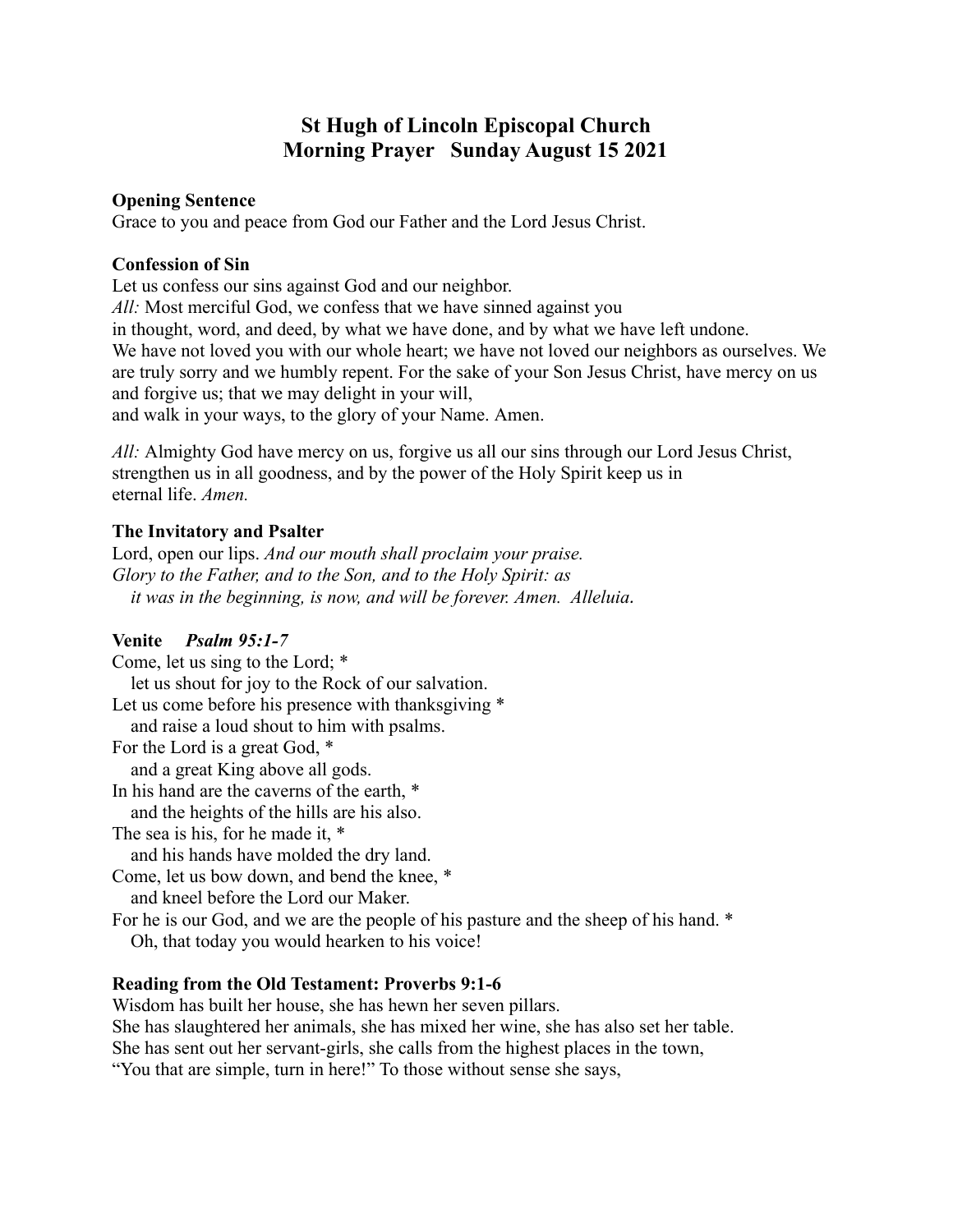"Come, eat of my bread and drink of the wine I have mixed. Lay aside immaturity, and live, and walk in the way of insight."

The Word of the Lord. *Thanks be to God*

## **Psalm 34**:**9-14**

9 Fear the LORD, you that are his saints, \* for those who fear him lack nothing. 10 The young lions lack and suffer hunger, \* but those who seek the LORD lack nothing that is good. 11 Come, children, and listen to me; \* I will teach you the fear of the LORD. 12 Who among you loves life \* and desires long life to enjoy prosperity?

- 13 Keep your tongue from evil-speaking \* and your lips from lying words.
- 14 Turn from evil and do good; \* seek peace and pursue it.

## **Reading from the Epistles: Ephesians 5:15-20**

Be careful then how you live, not as unwise people but as wise, making the most of the time, because the days are evil. So do not be foolish, but understand what the will of the Lord is. Do not get drunk with wine, for that is debauchery; but be filled with the Spirit, as you sing psalms and hymns and spiritual songs among yourselves, singing and making melody to the Lord in your hearts, giving thanks to God the Father at all times and for everything in the name of our Lord Jesus Christ. The Word of the Lord. *Thanks be to God.*

#### **Canticle 10 The Second Song of Isaiah**

Seek the Lord while he wills to be found; \* call upon him when he draws near. Let the wicked forsake their ways  $*$ and the evil ones their thoughts; And let them turn to the Lord, and he will have compassion,  $*$ and to our God, for he will richly pardon. For my thoughts are not your thoughts, \* nor your ways my ways, says the Lord. For as the heavens are higher than the earth, \* so are my ways higher than your ways, and my thoughts than your thoughts. For as rain and snow fall from the heavens \* and return not again, but water the earth, Bringing forth life and giving growth, \* seed for sowing and bread for eating, So is my word that goes forth from my mouth; \* it will not return to me empty;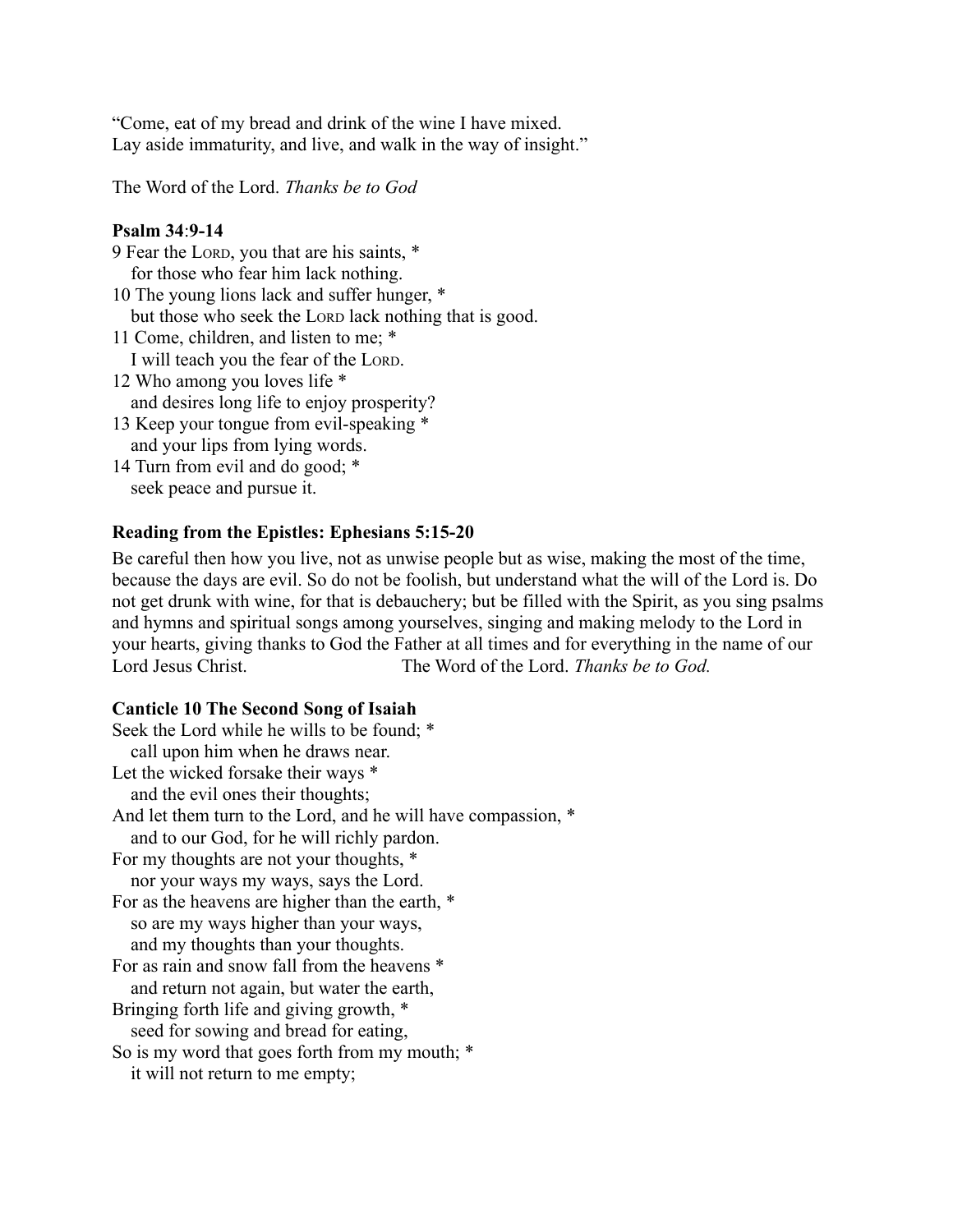But it will accomplish that which I have purposed, \* and prosper in that for which I sent it. Glory to the Father, and to the Son, and to the Holy Spirit: \* as it was in the beginning, is now, and will be for ever. Amen.

#### **A Reading from the Gospel: John 6:51-58**

The Holy Gospel of our Lord, Jesus Christ, according to John. *Glory to you Lord Christ.*

Jesus said, "I am the living bread that came down from heaven. Whoever eats of this bread will live forever; and the bread that I will give for the life of the world is my flesh." The Jews then disputed among themselves, saying, "How can this man give us his flesh to eat?" So Jesus said to them, "Very truly, I tell you, unless you eat the flesh of the Son of Man and drink his blood, you have no life in you. Those who eat my flesh and drink my blood have eternal life, and I will raise them up on the last day; for my flesh is true food and my blood is true drink. Those who eat my flesh and drink my blood abide in me, and I in them. Just as the living Father sent me, and I live because of the Father, so whoever eats me will live because of me. This is the bread that came down from heaven, not like that which your ancestors ate, and they died. But the one who eats this bread will live forever."

The Gospel of the Lord. *Praise to you Lord Christ.*

### **Homily, Dr. Margaret Brady, Licensed Lay Preacher, Episcopal Diocese of Chicago**

#### **The Apostles' Creed**

I believe in God, the Father almighty,

creator of heaven and earth;

I believe in Jesus Christ, his only Son, our Lord.

He was conceived by the power of the Holy Spirit and born of the Virgin Mary.

He suffered under Pontius Pilate, was crucified, died, and was buried.

He descended to the dead. On the third day he rose again.

He ascended into heaven, and is seated at the right hand of the Father.

He will come again to judge the living and the dead.

I believe in the Holy Spirit,

the holy catholic Church, the communion of saints, the forgiveness of sins the resurrection of the body, and the life everlasting. Amen.

#### **The Prayers**

Our Father, who art in heaven, hallowed be thy Name,

thy kingdom come, thy will be done, on earth as it is in heaven.

Give us this day our daily bread.

And forgive us our trespasses, as we forgive those who trespass against us.

And lead us not into temptation, but deliver us from evil.

For thine is the kingdom, and the power, and the glory, for ever and ever. Amen.